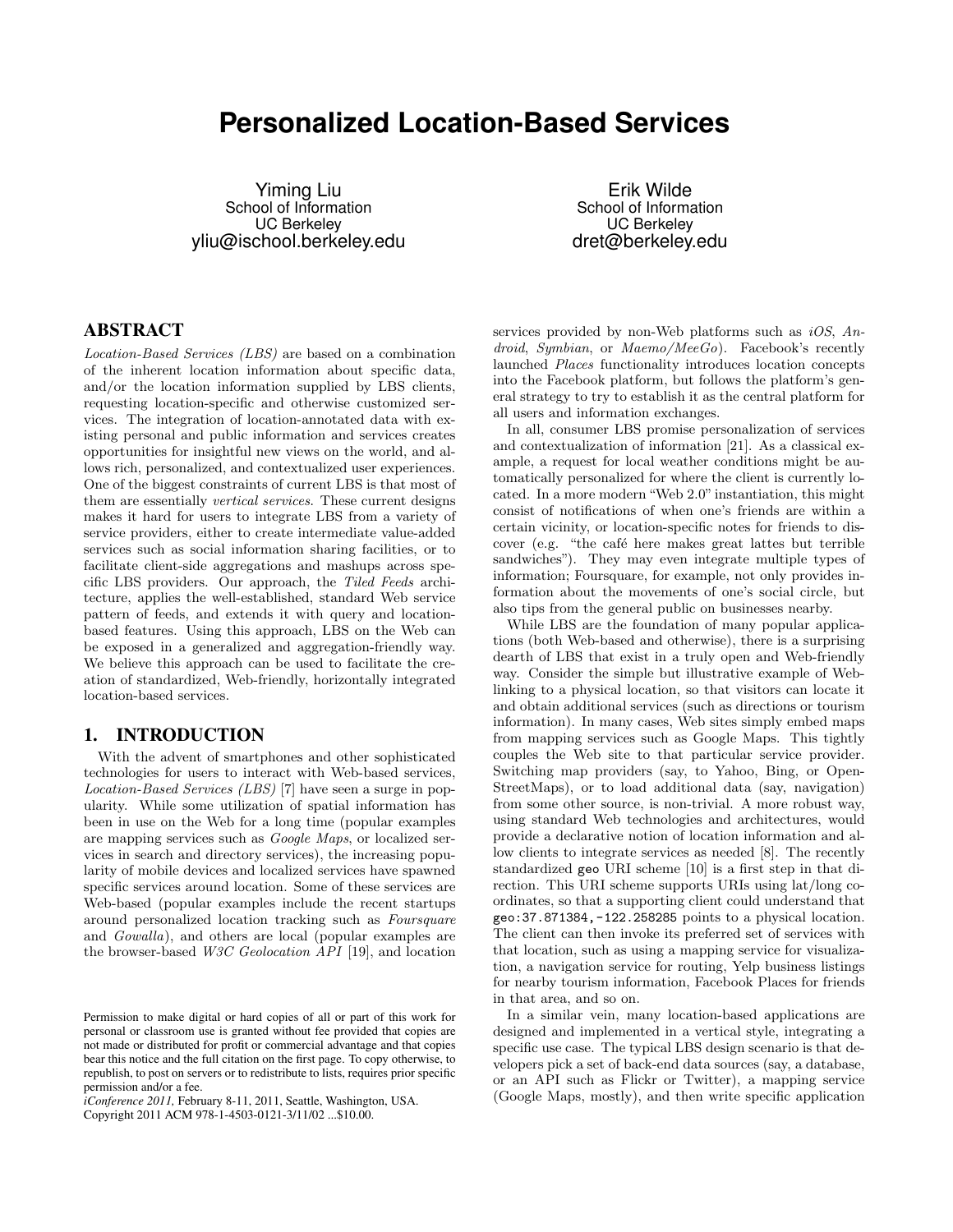code that integrates with each of their data sources. This, in turn, tightly couples the developer's new LBS application to the chosen platforms and data source APIs. In simple cases, well-established formats such as KML [15] can be directly retrieved from a data source or supplied to a mapping service. In more likely scenarios, developer code must shuttle data from each back-end, convert to some intermediate data structure or form, detect map views and viewports on the front-end, and dynamically produce visualizations or mashups. In all cases, this creates tight couplings, but especially between the application and its datastores. For N services used by the application, N custom integrations must be made. This makes creating applications from multiple LBS difficult at best, and discourages the creation of services that make integrated use of available LBS on the Web. Instead of drawing or linking to data from multiple service providers, as per the spirit of the Web in general, individual services grow vertically to encompass more use cases, or applications take on additional complexity to interact with all of these services.

In this paper, we discuss our approach for an LBS architecture from the perspective of service design and horizontal service integration. The main goals of our approach are to produce a LBS design framework that is usable across a wide variety of LBS scenarios, is based on well-established and widely used Web technologies, and provides open and standardized access to location services. Our approach, called Tiled Feeds, can be used to create LBS that are open and accessible to basic Web clients, and can be easily integrated and remixed with other LBS to provide rich, personalized views and services. This approach is also an ideal starting point for building LBS that can be used across a variety of mobile delivery platforms, either as Web-based applications designed for mobile Web browsers, or as native applications being backed by Web-based services.

#### 2. RELATED WORK

The Open Geospatial Consortium (OGC) has defined Web Map Service (WMS) [13] and Web Feature Service (WFS) [14] as two standards for accessing map imagery and map features using Web services. Both of these standards are based on SOAP, which means that instead of exposing imagery and geospatial features as Web resources, they expose functions that can be remotely called. While SOAP is a wellestablished standard, it is a service protocol that uses the Web and HTTP as a transport layer, and is not truly part of the Web in particular. A more Web-friendly, RESTful approach, on the other hand, exposes information in the interlinked fashion of Web resources [5]. Clients thus do not need to support SOAP or the specific set of functions defined by WMS/WFS. We claim that the decision between RPCstyle Web services and RESTful Web services [18] should be based on the expected use cases, and that map imagery and even more so map features should be provided in a way which allows "serendipitous reuse" [22]. At a pragmatic level, SOAP is not supported natively by many development platforms, while basic HTTP clients and feed readers are often part of platforms' core functionality.

The idea of tiled access to map information in general (which underlies our feed-based model for LBS as discussed in Section 3) has been proposed very early and goes back to the approach of using Quadtree [20] structures for organizing spatial data. Popular Web mapping services such as

Google Maps are using tiled access to map imagery for scalability reasons, so that the vast amount of map imagery can be efficiently stored, served, and cached. Beyond these specific implementations, the Tile Map Service [16] proposes a general scheme for how services can expose map imagery through a tiling scheme. However, APIs for location-based services such as Google Maps or Flickr do not use the tiling concept to organize and deliver spatial information. Proprietary APIs for location-base services are typically designed in an ad-hoc fashion, with different types of access capabilities, and different levels of functional sophistication. The simplest instantiations, such as Flickr, allow queries by point and radius, while other services allow user-specified bounding boxes and maybe even operations on these shapes.

To the best of our knowledge, no scheme so far has been proposed that combines the tiled model of spatial information representation with a RESTful architecture for accessing the resources organized in this fashion.

## 3. RESTFUL LBS WITH TILES

The main starting point for our LBS architecture is Web Architecture [6] and the underlying architectural style of Representational State Transfer (REST) [3]. We start from the assumption that spatial information can be represented as features with a spatial association, and that these features can be exposed through the most popular pattern of RESTful Web services today — feeds. By using  $Atom$  [12] as the established standard for exposing spatial information, we build on top of a well-defined pattern of how collections of information items can be delivered as Web-based data services.

#### 3.1 Tiling

In the Tiled Feeds architecture, the world is recursively partitioned into smaller tiles using a quadtree-based [20] tiling algorithm. Each tile provides an Atom feed of location features. Each feature is represented as an Atom entry containing GeoRSS or KML geometries and metadata. The service is completed by using link relations [11] between tiles, which are used to navigate the various spatial dimensions. Clients moving left, right, up, or down, as well as zooming in or zooming out, simply request the service to expose information at a different tile or level of granularity. To initialize a map view which may contain several tiles, the Tiled Feeds server also provides convenience services (via a discoverable, self-describing protocol document) for finding the tiles necessary to populate a desired viewport or bounding box, at a given level of granularity. Since this model of interlinking feeds closely replicates the pattern of tiled map services (merely expanding the model from mere map imagery to arbitrary data contained within Atom feeds), we refer to the system as Tiled Feeds [9].

The main goal of this design of LBS is to implement a loosely coupled architecture [17], in which LBS providers can easily expose spatial data and associated services using Tiled Feeds, and clients have simple ways of using these services for aggregation, filtering, and republishing. Since this design exposes LBS as navigable hypermedia, it relies on the semantics of the fundamental data types involved (Atom for the feeds and KML for the content of the entries) and some additional resource relations (for navigating Tiled Feeds), but the design is easily and naturally open for extension, where LBS can add additional links to their feeds and/or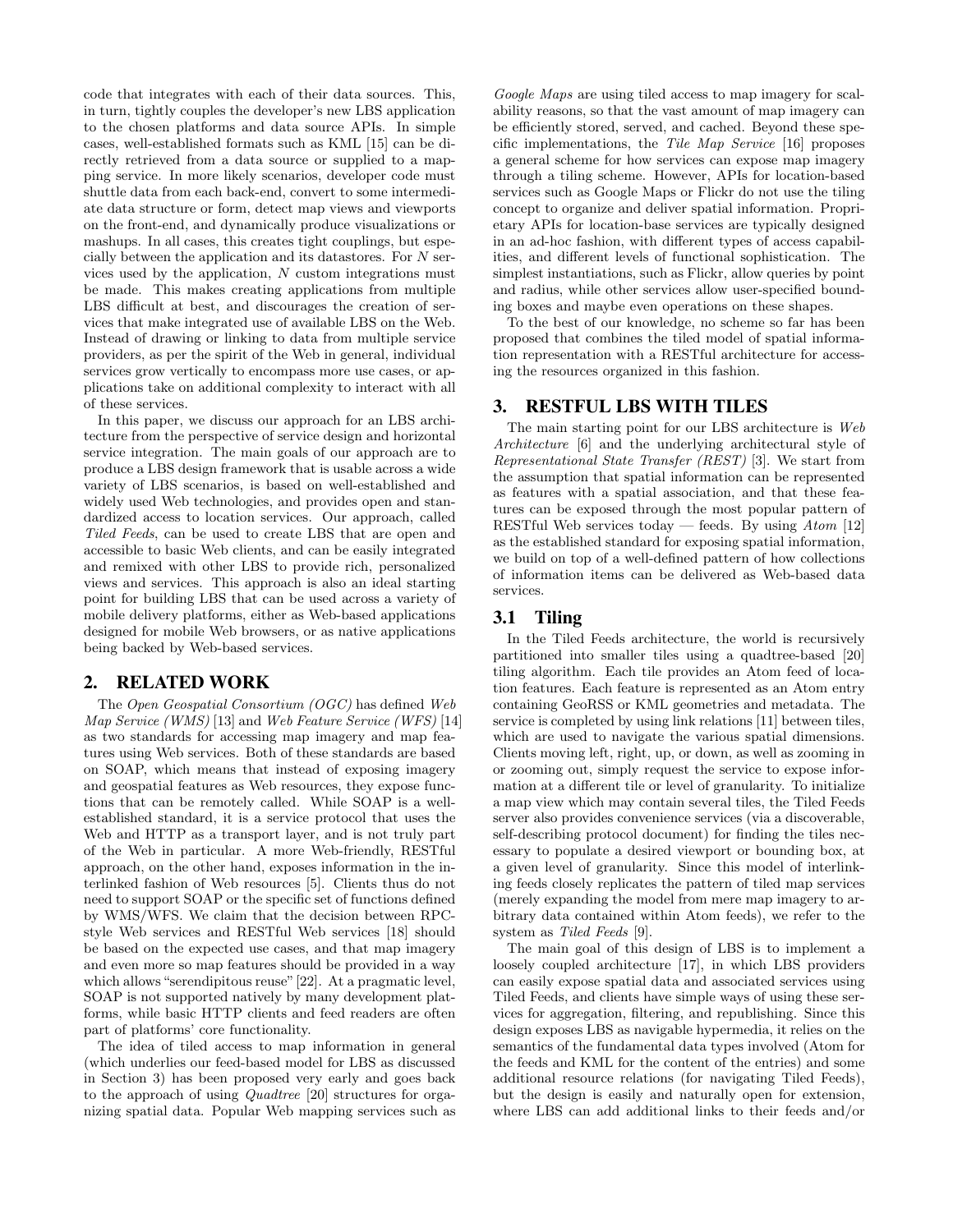their data for exposing additional services, or they can provide alternative representations for entries — for example, exposing RDF so that LBS can be used in Semantic Web scenarios.

### 3.2 Personalization

Most scenarios will make it unlikely that all information available through a LBS provider should be retrieved, or could be reasonably managed by a client. A client rarely desires to see all features within a given area, and may in fact have precise requirements. For example, a hypothetical client application for an earthquake notification LBS service may only be interested in earthquakes of magnitude 4 or above, and only those which occurred recently.

We thus rely on feed querying [23, 24], which introduces an additional service model on top of the interlinked Atom feeds. Clients can discover a Tiled Feed's query capabilities through a self-description mechanism, where each Tiled Feed exposes its query capabilities in a standardized and welldefined way.

Through the feed query capability, Tiled Feeds clients can easily created personalized views on location-based services and their outputs. The aforementioned earthquake client can simply read the self-description query schema for the earthquake LBS to discover the available parameters, and the user of the client can employ that knowledge to specify to the earthquake LBS to filter for earthquake magnitudes 4.0 and above. This query capability discovery process is standardized across all LBS based on Tiled Feeds, so no tight coupling is required.

In a service mashup scenario, query capability provides even more powerful personalization opportunities. A user interested in examining earthquakes in high-population density or high-risk locations, for example, can simply subscribe to separate LBS services — one for earthquakes, one for population density, and one for sensitive installations and facilities. She can specify query parameters offered by each LBS, creating a different mashup on the fly. The three-LBS combined view can express "earthquakes in densely populated counties and near hospitals," or "earthquakes in rural regions with hydroelectric facilities." This kind of "crossservice personalization" would of course require the client to combine (or join, in database parlance) the data from the individual LBS, but because of the unified interface for accessing each of those services this becomes a much more tractable task than in cases where each service provides its own specific API.

#### 3.3 Information Services in Context

Many use cases involve specific interest in a location, rather than more exploratory notions of wandering around a map. For example, in consuming a LBS for news, or a social network LBS reporting friend locations, the user may only be interested in results in their immediate vicinity, or at particular locations of interest (e.g. "home," "work," "my son's elementary school"). In these cases, the client would only be interested in a specific tile or set of tiles.

Once found, reading a particular tile is as trivial as reading any other blog or newspaper feed. Further, since the tiling scheme is canonical across all Tiled Feeds services, the client can read the same tile from multiple services to create a combined contextual view or information dashboard. Adding another source of data for that location is as easy as giving a new feed URI to the client reader, and adding a new location of interest is as easy as finding a new tile (or set of tiles) to request.

# 4. IMPLEMENTATION

Our implementation of a Tiled Feeds server [9] is based on a few extensions of the Atom feed format (most importantly, adding link relations for linking Tiled Feeds, and adding query parameter descriptions to make the query capabilities of those feeds discoverable), and a convention on what to make available as content (KML containing the spatial representation of objects within the bounding box of the feed tile in question). Interaction with such a LBS essentially uses the same interaction pattern as using the map tiles from Google Maps when using the map viewer: moving the map means that neighboring feeds have to be accessed for the associated tiles, and zooming in or out means that the more or less detailed feed tiles have to be accessed.

Because of this design, individual Tiled Feeds can even be accessed with a generic feed reader, if the Tiled Feeds service decides to also include an HTML representation of the feed tile, and to make a feed available which does not require any query parameters and follows Atom's default convention of using the published/updated time stamp as the primary sort key for providing access to entries. It is interesting to notice that while Atom has a strong bias towards timed information (entries must have a timestamp), it does not mandate that entries in a feed are sorted based on timestamp; this is just a convention that evolved because of the main use cases (news feeds) and the fact that without extensions, Atom has no standard mechanism for specifying a sort key.

The feed-based design also allows an easy transition into a write-enabled scenario by reusing the Atom Publishing Protocol (AtomPub) [4]. Following REST principles, Atom-Pub defines additional link relations (most importantly, the edit relation) and some other constructs to extend Atom's read-only scenario to a service with the full spectrum of create/read/update/delete operations. For publishing new location-based data, standard AtomPub operations can be used to interact with all services based on Tiled Feeds to instantiate or modify data.

We have also implemented two prototype specialized clients that understand our Tiled Feeds extensions to Atom (Figures 1 and 2 show examples of how these clients work), as case studies of horizontal integration of Tiled Feeds services. In the first, we created an initial version of a Web-based Tiled Feeds reader, along the lines of Google Reader for ordinary feeds. In the second, we created an iOS version of the reader, but specialized for the mobile use case and running on a mobile platform instead of being browser-based.

#### 4.1 Web Client

The Web reader is browser-based and designed for data exploration and personalized visualizations, and is capable of consuming a large number of location-based services using the Tiled Feeds architecture.

It operates similarly to ordinary feed readers, but is more powerful because of its support for spatial and query aspects supported by Tiled Feeds. Instead of being a passive consumer, the Tiled Feeds reader interacts with LBS services based on Tiled Feeds. As described in previous sections, the reader takes as input URI to Tiled Feeds LBS services, and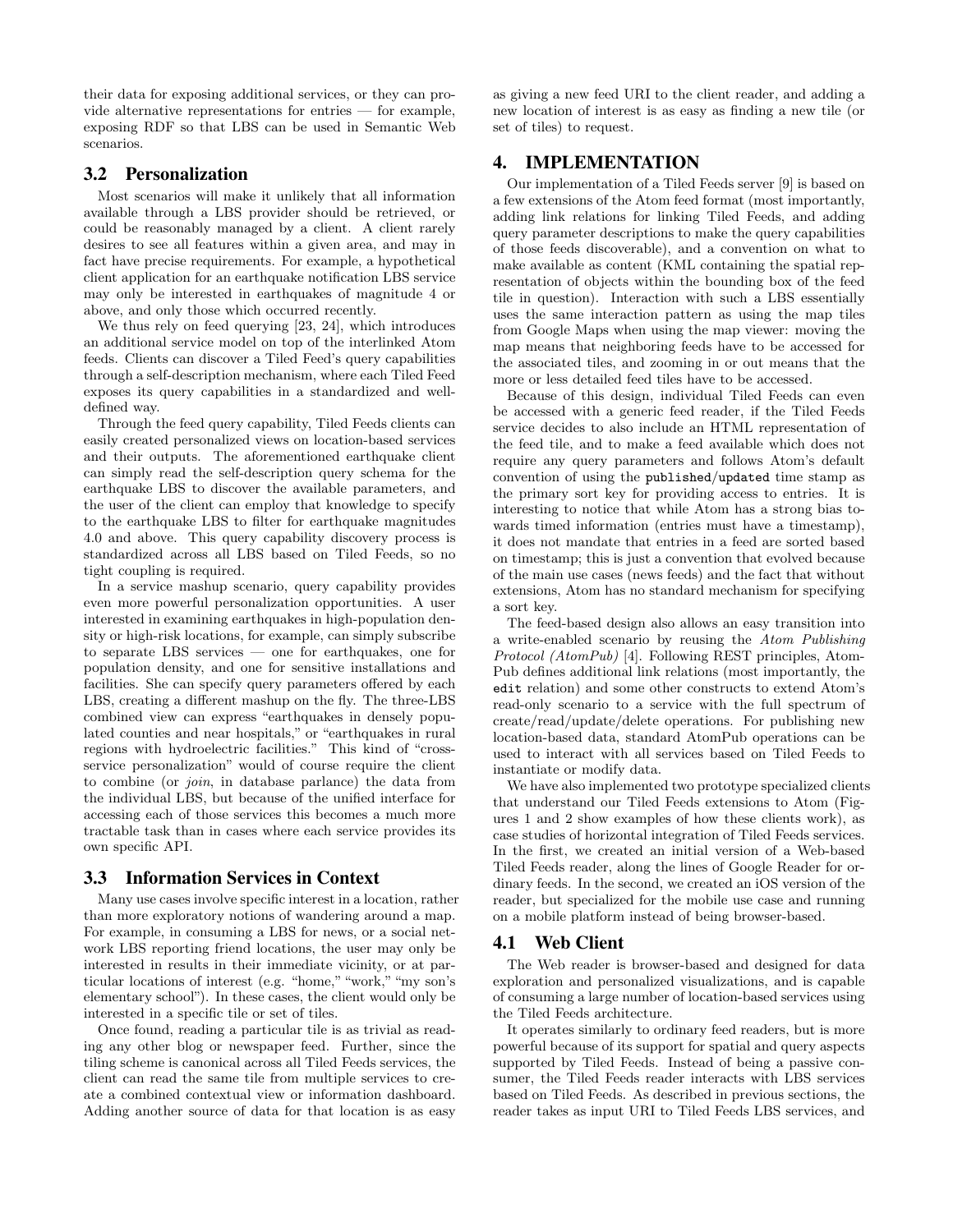

**Figure 1: Prototype version of a Web-based Tiled Feeds reader, with three subscribed feeds and a mashup view of the SF Bay Area. Only two of the subscribed feeds are currently shown, with the "Population Data" feed showing polygons, and the "Earthquakes" feed showing placemarks.**

uses the metadata documents located at the URI to find tiles and learn to about the feed's query capabilities. As the user explores the map visualization, the reader retrieves the appropriate tiles and features at the desired zoom level to fill the map. It navigates between tiles using link relations, or make new requests for a new set of tiles as the user moves about the map. Possible query parameters for each service are provided in an automatically generated form on the leftside bar, and allows for fine-tuning and filtering of displayed data.

The reader is capable of AtomPub read/write operations over AtomPub-enabled Tiled Feeds services, allowing it to create or modify data contained within these services, or potentially perform administrative or editorial tasks. By clicking on a displayed feature, the reader is able to show the metadata associated with the feature, its geospatial geometry, and allow the user to edit these features at will.

It is important to note that all of this functionality is handled in a uniform, open way. No additional code or specialized adapters are required to interact with additional services. Users need only add a new URI for a compatible LBS, and can immediately start exploring the map. They can switch LBS data sources on and off from the interface, and create instant, personalized mashups of different data sources in any desired permutation.

## 4.2 Mobile Client

The mobile reader is designed for the typical mobile LBS use case: in-context data visualization and tracking. Unlike the more exploration oriented Web reader, the mobile reader creates views, based on data from single or multiple LBS, at specific locations. This allows for immediate application of LBS data based on the user's current physical context, as well as allowing for continued monitoring of particular locations of interest.

As with the Web reader, the mobile reader takes as input a set of LBS based on Tiled Feeds. As a second step, it asks the user to create a list of "Places" of interest. A Place can be a temporary construct ("Current Location"), or a more fixed one (geo:37.8743,-122.2657). For each Place, data from subscribed LBS will be shown for that location. The views are personalizable on a service-by-service, placeby-place basis, depending on the offered query capabilities. For example, a user might be interested in only earthquakes greater than magnitude 5.0 at one location, but earthquakes greater than magnitude 3.0 at another. She might be interested in a mashup of geotagged news articles and photos for one location, and Twitter postings and Foursquare check-ins at another. If Tiled Feeds compatible LBS are created for each of this purposes, each Place can be configured to show only the desired data when opened for viewing.

As with the Web client, the mobile client requires no additional code to handle new Tiled Feeds services. The user adds a new service and configures some query and display options. Once done, the new service is simply integrated into any current views.

#### 5. LBS DESIGN

We discuss our primary considerations in establishing the Tiled Feeds architecture: the creation of a horizontally integrated, remixable architecture for LBS provision.

#### 5.1 Horizontal Integration

We refer to *horizontal integration* as a design of an architecture which is useful and usable across a wide variety of scenarios from the same domain. Another way of referring to this goal often is called the  $80/20$  approach, or the greatest common divisor. There are various examples of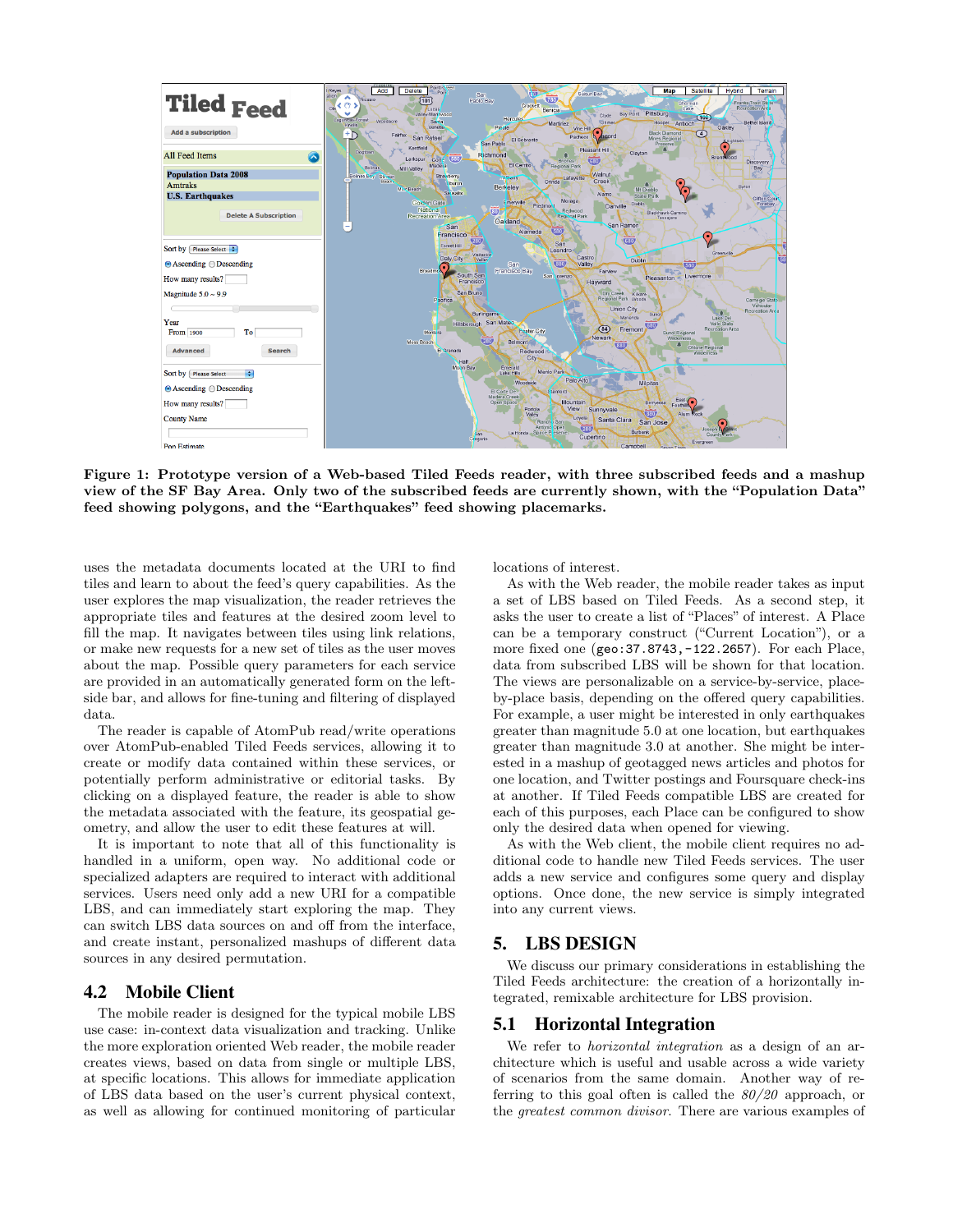

**Figure 2: Initial version of a iOS-based Tiled Feeds reader, with two subscribed feeds, multiple subscribed places, and the resulting mashup view of the Berkeley, CA.**

Web technologies where horizontal integration has created the opportunity to expose services to a much bigger selection of consumers than otherwise possible:

- HTML has implemented horizontal integration for humanreadable documents. While its capabilities and sophistication as a document format are not especially powerful, the fact that it is interlinked and thus allows users to link to and explore related information has made it as uniquely successful as it is today.
- Atom has implemented horizontal integration for periodically updated information, and is produced and consumed across a wide variety of scenarios. Atom is very likely the most widely used "Web service" on a global scale, if the definition of a Web service requires some machine-readable information to be made available through such a service. Like HTML, Atom is not particularly sophisticated, but provides a very open and flexible platform for providing access to collections of information items.

A common pattern for successful horizontal integration platforms is that they are simple to understand and to use, that they are based on open standards and technologies, that they are extensible and thus can adapt to more specific user needs, and that they can evolve over time so that the integration platform slowly but naturally grows in sophistication over time.

Figure 3 shows how vertical and horizontal integration compare in the Google Maps scenario mentioned earlier (one provider for basic map imagery and a potentially large set of providers of LBS that are mashed up in the context of that map-based application). For vertically integrated services, special adapter code is required in the application, which tightly couples the services with that specific application. In the case of horizontally integrated services, no special adapter code is required, and LBS can be easily integrated because of a client-side framework supporting the generalized LBS model. Adding a new LBS in this scenario is as easy as linking to it on the client side, so that the framework can start navigating the available resources.

Such a horizontally integrated LBS scenario should be easy to use and implement on any client platform supporting basic Web technologies. In the case of Tiled Feeds, the most important requirement is an HTTP client library, and an XML parser. Processing Atom is non-trivial and requires further abstraction atop a basic XML parser, but this effort already is mitigated by the availability of feed APIs in a variety of popular development environments. Specifically, the accessibility of services exposed this way is very good on any platform supporting Web technologies, not just for browser-based development of Web applications.

## 5.2 Mixing and Remixing LBS

The main objective for our design is to provide a low barrier to entry for exposing as well as for using LBS, and to provide a design that is in line with Web architecture and its loose coupling principles. While we use established Web technologies, we introduce some new link relations, and clients have to be aware of these relations to understand how resources (i.e., Tiled Feeds) are linked, and what those links mean. This pattern of linking Web-accessible resources with typed links is one of the core principles of REST, and we have developed the Resource Linking Language (ReLL) [2] for documenting and describing how resources are linked.

One of the main ideas behind ReLL is that in REST, service extension or composition is not an additional layer of complexity or description, it simply means adding links to resources, and maybe using new representations. In ReLL, service composition essentially means to take two services that are described in ReLL (i.e., for each of these services, it is described how the resources exposed by those services are interlinked), and then to create an additional set of resources that link those to sets of resources, and describe this new set of links connecting the two previously non-linked services with a third ReLL description.

The strength of this approach is that it is fairly easy to use LBS or composed services for building new services, simply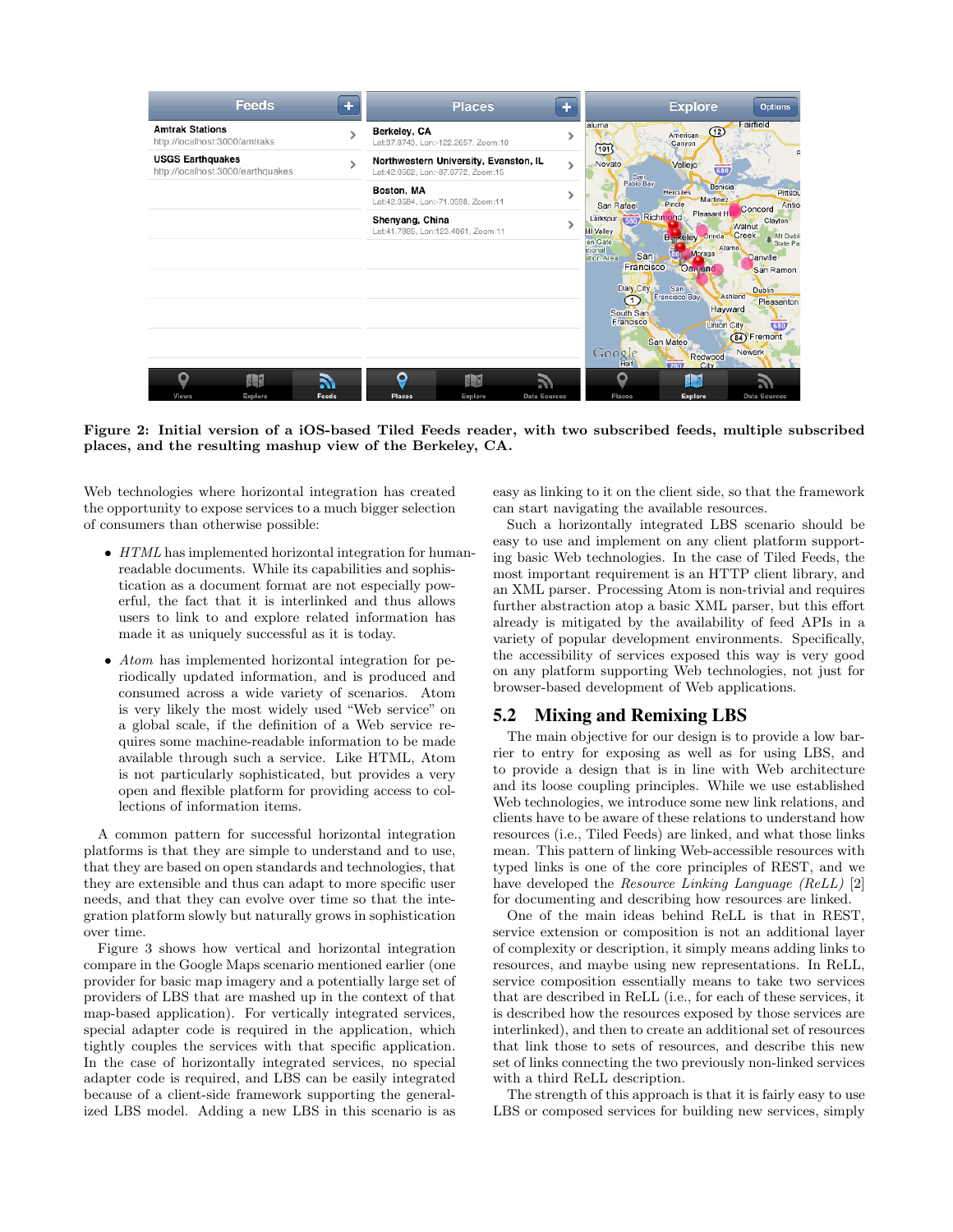

**Figure 3: Horizontal vs. Vertical Integration**

because the REST approach allows to use linked resources based on how they are interlinked [1]. Aggregation and filtering become tasks that work in the same way as generic feedbased toolsets, $\frac{1}{2}$  but they could be enriched with locationspecific functionality. In a very simple way, location-based access to feed already is possible with GeoRSS and its ability to encode spatial information about feed entries in the entry metadata, but since there is no query mechanism and no other way to access these geocoded feeds in a way that is structured according to location, GeoRSS does not support any access pattern other than passive consumption of time-ordered feeds.

Clients using our LBS have two options of combining LBS from various publishers: if they just want to provide a combined view, they can simply do so by using the main mechanisms of Tiled Feeds. They can even easily expose their combined view as a Tiled Feed, because aggregation and filtering mechanisms can be seen as rather basic tasks in a feed publication pipeline. However, clients may also have additional knowledge about the value-added services exposed by one or more of the Tiled Feeds they use, and they may decide to use this additional knowledge to provide additional services. In this case, the combination of the various LBS is more than just aggregation of basic Tiled Feeds, because the client uses additional knowledge to extract more semantics about resources, or to follow additional links.

Another possible scenario is that clients choose to expose their services as value-added LBS, in which case they would enrich the resources they are exposing (i.e., the Tiled Feeds) with additional metadata and/or links. The most important observation in all of these scenario is that they work in exactly the same way as the human Web works: some minimal standards on how to expose data and how to interlink data, and then allowing an extensible ecosystem of additional resources, so that service providers as well as consumers can work in an environment that is simple, open, and extensible.

## 6. FUTURE WORK

Many things remain to be done. The Tiled Feeds architecture and protocol requires a complete formal specification, which we are in the process of drafting. The current Tiled Feeds server and clients are proof-of-concept prototypes, and are not particularly polished. We are working toward oneclick installation of server software (so that we can expose a greater variety of LBS as Tiled Feeds) and more user-friendly clients.

Given the large number of LBS already deployed, it would also be useful to create server-level adapters for these sources of data — to allow open, standardized feed-based access to these information silos. This would serve to demonstrate the general utility of the Tiled Feeds models of LBS, the virtues of horizontal integration, and the advantages of standardized LBS access and interactions in general.

## 7. CONCLUSIONS

Location-based services nowadays often use a tightly coupled design where the services are tied to some specific frontend. We propose LBS that are rooted in Web architecture and REST, and expose spatial information in interlinked and query-capable resources. This design allows LBS to use a common architecture and makes it easier for clients to use and possibly combine LBS from a variety of service providers, which they can use to implement client-side customization and personalization. In the same way as feeds have become an essential "container mechanism" for providing access to news feeds and similar resources on the Web, we proposed that "Tiled Feeds" provide spatial access to location-oriented services. Because our proposal is based on REST, we claim that it is much easier to combine and even republish LBS that it is in more vertically integrated scenarios.

## 8. REFERENCES

[1] ROSA ALARCÓN and ERIK WILDE. From RESTful Services to RDF: Connecting the Web and the Semantic Web. Technical Report 2010-041, School

<sup>&</sup>lt;sup>1</sup>Yahoo Pipes and the Yahoo Query Language  $(YQL)$  are two examples for toolsets that allow sophisticated tasks to be implemented based on feeds as data sources.